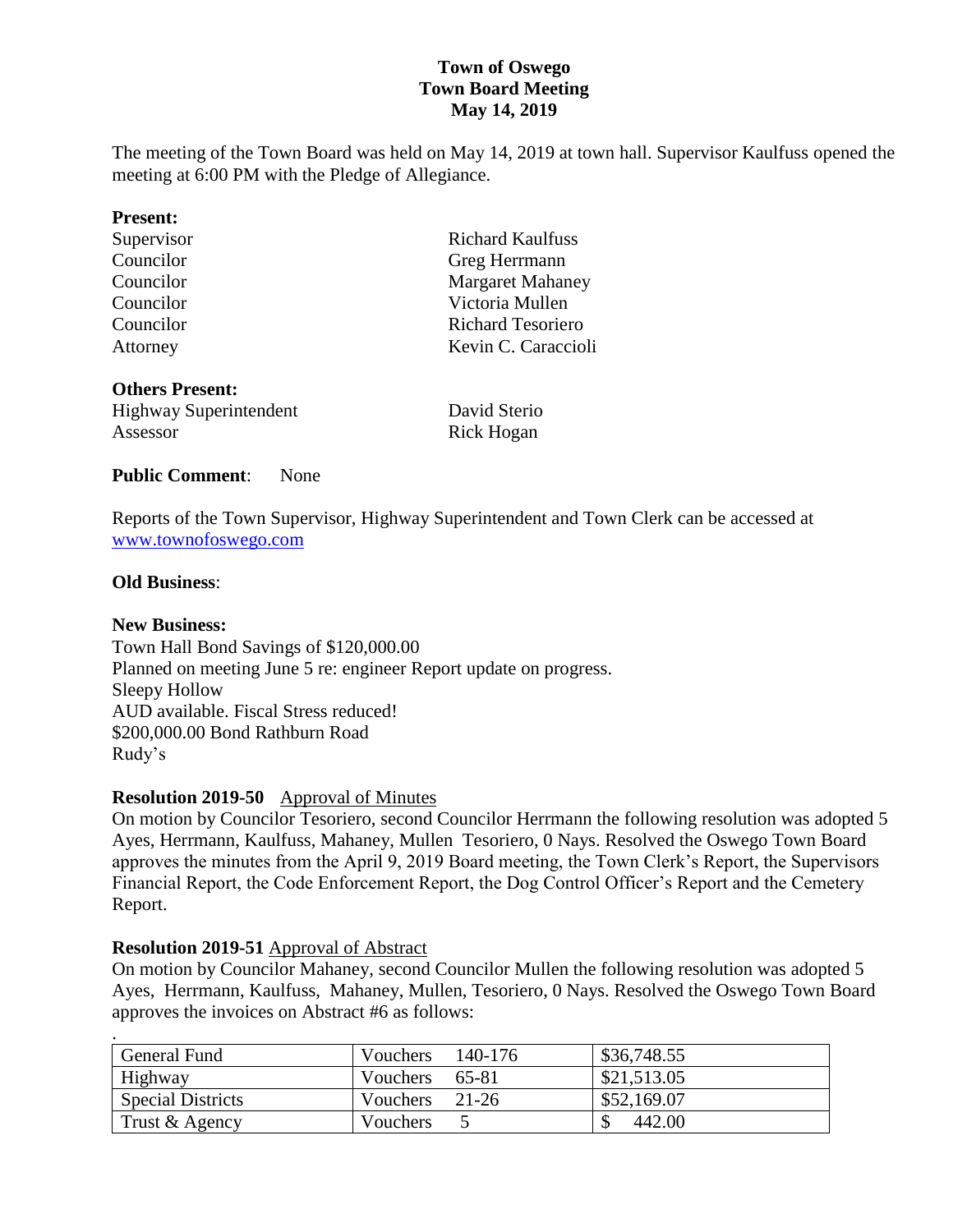# **Resolution 2019-52** Budget Modifications

On motion by Councilor Tesoriero, second Councilor Herrmann the following resolution was adopted 5 Ayes, Herrmann, Kaulfuss, Mahaney, Mullen, Tesoriero, 0 Nays. Resolved the Oswego Town Board approves the following budget modifications:

# **Budget Modification**: \$2000.00

From: A 5132.1 Garage Personal To: A 1620.1 Buildings Personal

### **Resolution 2019-53** Revised Policy and Procedure Manual

On motion by Councilor Herrmann, second Councilor Mahaney the following resolution was adopted 5 Ayes, Herrmann, Kaulfuss, Mahaney, Tesoriero, 0 Nays. Be it resolved that the Oswego Town Board approves the revised Policy and Procedure Manual and adopts all policies as contained within current manual.

### **Resolution 2019-54** Re-Affirm and resubmission or NBRC Grant

On motion by Supervisor Kaulfuss, second Councilor Tesoriero the following resolution was adopted 5 Ayes, Herrmann, Kaulfuss, Mahaney, Mullen, Tesoriero, 0 Nays. Resolved the Oswego Town Board reaffirms the NBRC (Northern Border Regional Commission) grant application, approves the resubmission of the application for 2019. Further the Town Board thanks Carrie Iorizzo for revising and re-submitting the application.

# **Resolution 2019-55** Refinance of Town Hall Bond

On motion by Supervisor Kaulfuss, second Councilor Herrmann the following resolution was adopted 5 Ayes, Herrmann, Kaulfuss, Mahaney, Mullen, Tesoriero, 0 Nays. Resolved the Oswego Town Board authorizes the Town Supervisor to sign the necessary documents required for the refunding of the Town Hall bond.

#### **Resolution 2019-56**

On motion by Councilor Herrmann, second Councilor Mullen the following resolution was adopted 5 Ayes, Herrmann, Kaulfuss, Mahaney, Mullen, Tesoriero, 0 Nays.

**WHEREAS,** the Town of Oswego (the "Town") is a municipal corporation and a political subdivision of the State of New York, which is managed by the Town Board ("Town Board") of the Town; and

**WHEREAS**, the Town Board manages the Sleepy Hollow Sewer District ("Sleepy Hollow SD" or "Sewer District"), a municipal wastewater treatment plant an improvement district benefiting property owners located within the Sewer District; and

**WHEREAS,** the Town received a letter from the New York State Department of Environmental Conservation ("NYSDEC") requiring significant mandatory improvements to be completed in an expedient manner (i.e. renewal of SPDES Permit by June 1, 2019, requiring disinfection treatment of the sewage treatment plant effluent per March 1, 2019 letter from NYSDEC); and

**WHEREAS,** the Town received an additional letter from the New York State Department of Environmental Conservation ("NYSDEC") as of April 18, 2019 regarding the 2019 Annual Compliance Inspection and noting additional significant improvements to be completed in an expedient manner; and

**WHEREAS,** General Municipal Law §103(1) generally requires that all contracts for public